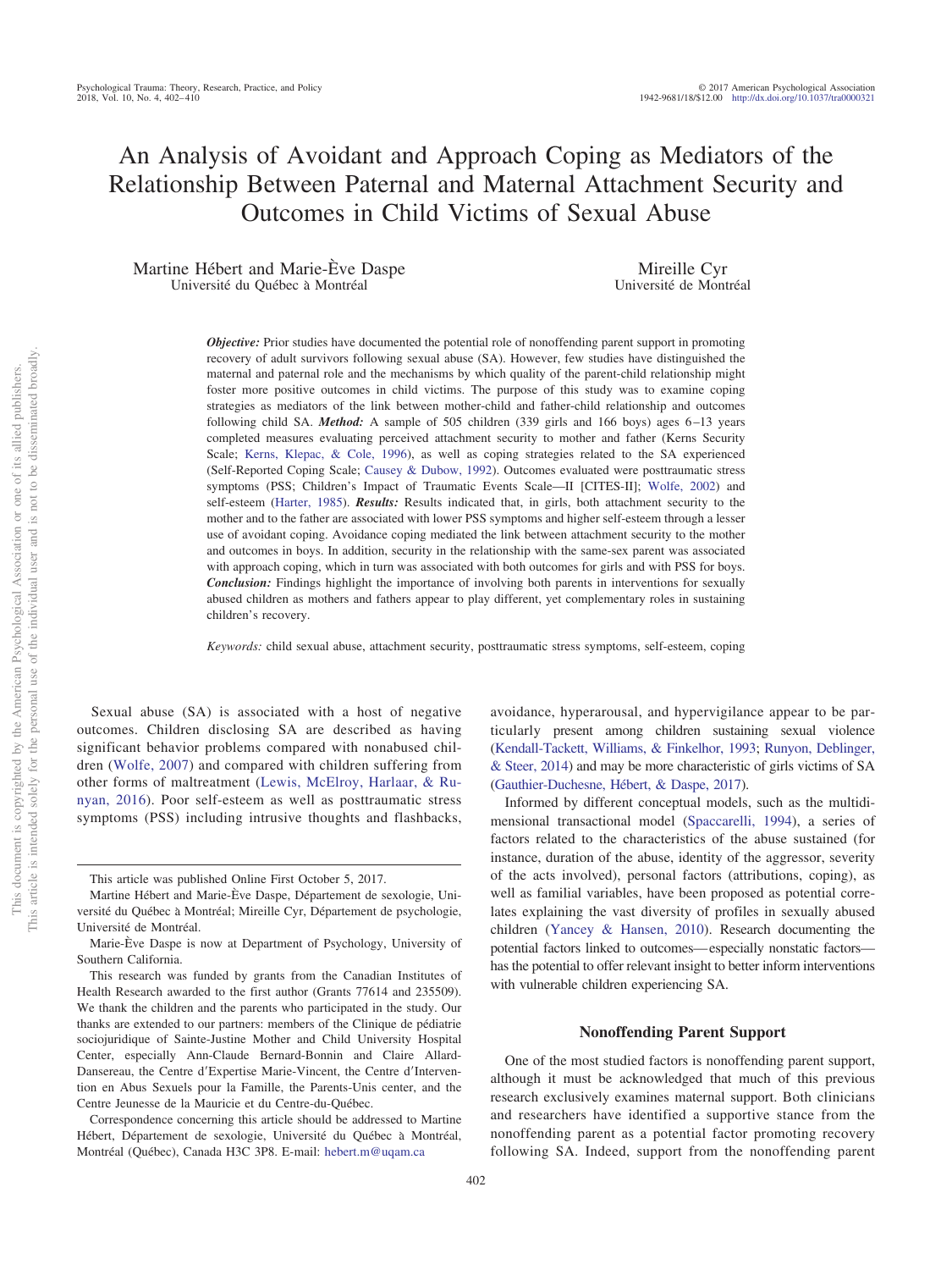reports of parental support were related to only 17% of childrenreported outcomes and 18% of parent-rated outcomes, namely, child's externalizing and delinquent behaviors. These findings led the authors to conclude that attachment may be a more valid predictor of sexually

#### **Father-Child Versus Mother-Child Attachment**

abused children's outcomes than parental support.

We further argue the need to distinguish the possible role of the mother-child relationship from the father-child relationship. A body of research now clearly documents the distinctive role of fathers on children's development and social competence [\(Amato](#page-6-3) [& Rivera, 1999;](#page-6-3) [Paquette, 2004\)](#page-7-12). The type of advice given by fathers predicts social competence over and above characteristics of advice provided by maternal figures [\(McDowell, Parke, &](#page-7-13) [Wang, 2003\)](#page-7-13). These differences may reflect different emotion regulation strategies offered by mothers and fathers, strategies that children may assimilate through modeling [\(Williams & Kelly,](#page-8-7) [2005\)](#page-8-7). In the child SA literature, few studies have explored the potential role of the father-child relationship and the majority relied on adult samples [\(Guelzow, Cornett, & Dougherty, 2003;](#page-7-14) [Lynskey & Fergusson, 1997;](#page-7-15) [Merrill et al., 2001;](#page-7-7) [Schreiber &](#page-8-8) [Lyddon, 1998\)](#page-8-8).

In one study conducted with a sample of  $6-12$ -year-old sexually abused children, the child's perception of security of attachment to the mother (perception of the attachment figure as responsive and available, reliance on the parent in times of stress, ease and interest in communicating with the mother) was not related to security of attachment to the paternal figure, highlighting the need for evaluating the potential protective function of mother-child and fatherchild relationship distinctively. Perceptions of security of attachment to the father predicted higher self-esteem as well as lower child-reported behavior problems over and above perceived attachment security to the mother and abuse-related variables (type of abuse—intra or extrafamilial, duration and severity of the acts involved; [Parent-Boursier & Hébert, 2010\)](#page-7-16). Results regarding the specific and distinct contribution of paternal attachment security appear to be quite robust as it was also found in the prediction of parental reports of children's behavior problems [\(Parent-Boursier](#page-7-17) [& Hébert, 2015\)](#page-7-17). Yet, the mechanism by which attachment promotes recovery in victims of SA has yet to been explored.

Authors have argued that the father-child relationship is qualitatively different from the mother-child relationship [\(Ferreira et](#page-7-18) [al., 2016;](#page-7-18) [Lamb & Lewis, 2004;](#page-7-19) [Paquette & Dumont, 2013\)](#page-7-20). Typical fathers spend proportionally more time playing with their child than mothers do and these interactions may have a specific role in promoting the development of autonomy in the child and introducing the child to the outside world [\(Paquette, 2004\)](#page-7-12). By means of father-child interactions, namely by play, fathers foster children's self-confidence, encourage them to learn to take chances, and to overcome limits, thus offering a host of opportunities for emotion regulation and development of coping skills [\(Dumont &](#page-7-21) [Paquette, 2008\)](#page-7-21). Coping refers to thoughts and behaviors individuals use to deal with the demands of stressful events or circumstances [\(Lazarus & Folkman, 1984\)](#page-7-22). Several authors refer to two broad dimensions of coping: approach and avoidance coping. Approach coping refers to more actionable strategies, that is, behavioral, cognitive, or emotional activities aimed at altering the stressful situation. Avoidance coping imply more indirect responses or disengaged strat-

may serve as a buffer against detrimental outcomes of SA [\(Elliott & Carnes, 2001;](#page-7-5) [Lovett, 2004\)](#page-7-6).

A number of studies have found—at least when exploring long term outcomes with adult samples—that parental support is associated with better outcomes and less psychological distress in survivors [\(Merrill, Thomsen, Sinclair, Gold, & Milner, 2001\)](#page-7-7). However, empirical reports investigating the potential role of nonoffending parent support in predicting outcomes specifically with samples of children disclosing SA have given rise to inconsistent results [\(Bolen & Lamb, 2007\)](#page-6-1). For instance, [Spaccarelli and](#page-8-5) [Kim \(1995\)](#page-8-5) reported that perceived support was the best predictor of victims' outcomes among all other considered variables. Children who felt supported by the nonoffending parent maintained a higher level of functioning in social, interpersonal, and academic domains. [Zajac, Ralston, and Smith \(2015\)](#page-8-6) found that child and mothers' ratings of maternal support predicted children's outcomes postdisclosure as well as in a 9-month follow-up. However, with a sample of 123 sexually abused children, child's perceptions of parental support failed to discriminate subgroups of children displaying severe distress, from those showing mostly anxietyrelated symptoms or those qualified as resilient [\(Hébert, Parent,](#page-7-8) [Daignault, & Tourigny, 2006\)](#page-7-8). Moreover, even maternal reports of support given have not been predictive of internalizing, externalizing behavior problems or dissociation symptoms in a sample of 150 sexually abused children aged 4 –12 [\(Hébert, Collin-](#page-7-9)[Vézina, Daigneault, Parent, & Tremblay, 2006\)](#page-7-9). Accordingly, in a recent meta-analysis of 29 studies [\(Bolen & Gergely,](#page-6-2) [2015\)](#page-6-2), nonoffending parent support was found to be only weakly associated with three (acting out, depression, and selfconcept) out of 11 different measures of postdisclosure functioning in children. Several methodological issues related to the measurement of nonoffending parent support need to be considered including the diversity of assessment tools, a lack of consensus as to how to measure support, and the possible restricted range of nonoffending parent support in the samples evaluated. In addition, to this day, studies exploring the role of nonoffending parent support in outcomes of children reporting SA have relied on a global measure of support and have failed to differentiate between the maternal or paternal role, which might constitute an important factor in explaining the discrepancies and contradictory findings between studies.

# **Support Versus Quality of Parent-Child Attachment**

Alternatively, [Bolen and Lamb \(2007\)](#page-6-1) have suggested that the more stable construct of parent-child attachment security may be a more reliable predictor of sexually abused children's outcomes than postdisclosure nonoffending parent support. With a sample of 90 sexually abused children aged 7 to 13, [Bolen and Lamb \(2007\)](#page-6-1) measured children's perceptions of the quality of the parent-child relationship as a proxy for parent-child attachment security using the Relatedness Scale [\(Lynch & Cicchetti, 1991,](#page-7-10) [1992\)](#page-7-11). Results revealed that children reporting a more positive and approaching quality in the parent-child relationship reported fewer anger and total symptoms. Children reporting a more maladaptive need for psychological proximity to the parent obtained significantly greater total symptoms scores as well as greater anxiety, depression, and dissociation symptoms. Interestingly, children's reports of the quality of the parent-child relationship were associated with 83% of childrated outcomes and 64% of parent-rated outcomes, while clinician's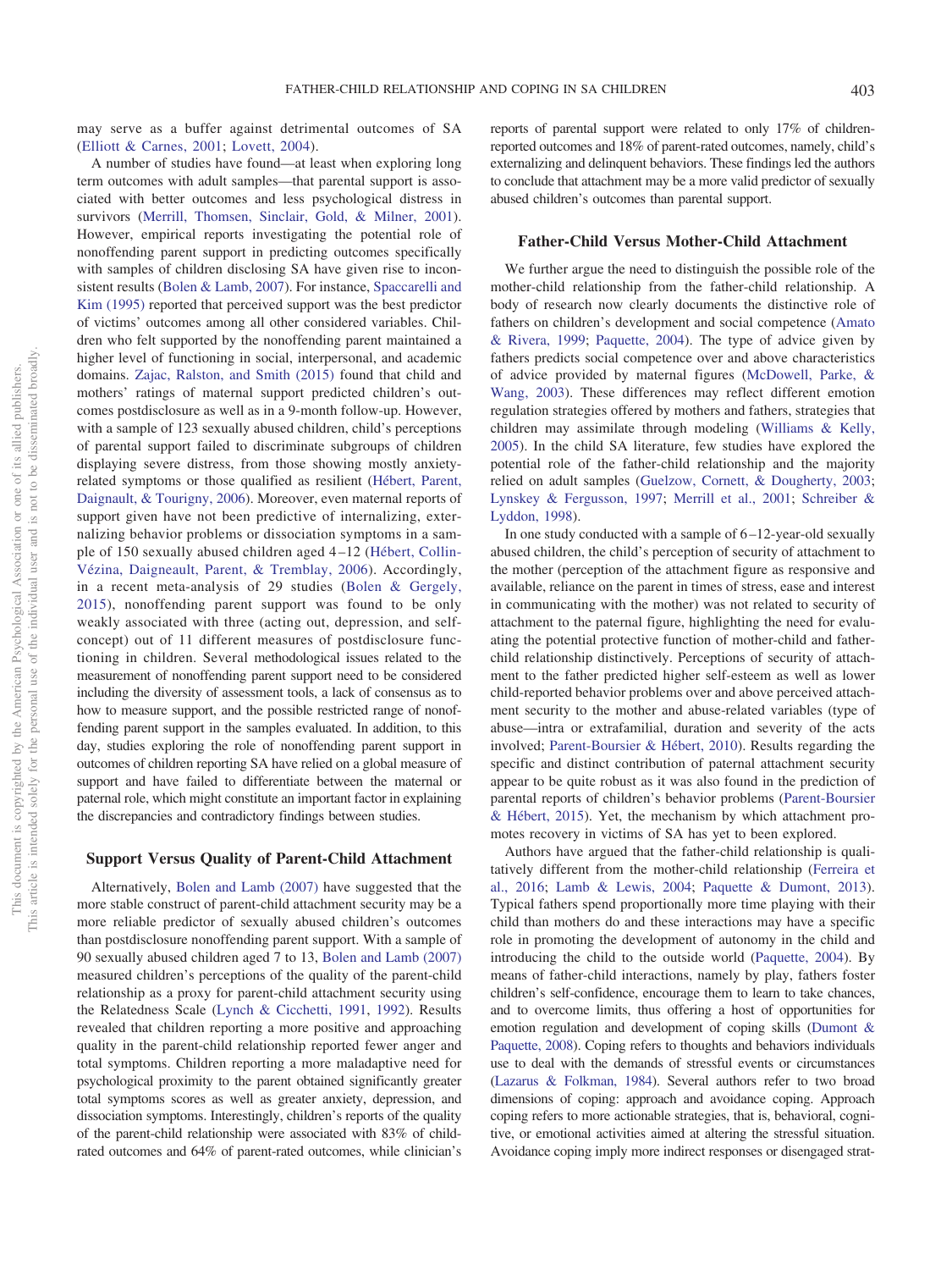egies aimed at avoiding or distancing oneself from the stressor as well as managing its emotional impact [\(Causey & Dubow, 1992;](#page-6-0) [Roecker,](#page-7-23) [Dubow, & Donaldson, 1996;](#page-7-23) [Sharma, Fine, Brennan, & Betancourt,](#page-8-9) [2017\)](#page-8-9). Studies have generally found that approach coping (problemsolving, seeking social support, etc.) is related to more positive outcomes, whereas avoidance coping (distraction, etc.) is associated with a greater risk for poor adjustment [\(Boxer & Sloan-Power, 2013;](#page-6-4) [Compas Connor-Smith, Saltzman, Thomsen, & Wadsworth, 2001\)](#page-7-24). One hypothesis is that mothers' actions following SA are focused on reducing the child's distress while fathers are more prone to encourage children to use approach coping strategies to confront the situation directly, strategies that may have a beneficial effect not only immediately following SA but also in the longer run. To our knowledge, only one study has examined the potential influence of the father-child relationship on coping in SA victims. With a sample of 188 undergraduate women including 44 victims of SA, [Guelzow et al.](#page-7-14) [\(2003\)](#page-7-14) found that paternal support had an indirect effect on self-worth through coping. Although this study examined paternal support and not specifically attachment to the father, the results suggest that a father's supportive stance can exert an influence on how adult victims cope with adverse life events, which, in turn, impacts on self-esteem and sense of self-worth. Taken as a whole, findings of previous research suggest that attachment to mother and father might both have a protective, but differential impact on coping and child adjustment following SA. However, this hypothesis has not yet been formally tested.

# **Overview of the Current Study**

The aim of the current study is to examine coping strategies as mediators of the link between child's perceived attachment security to mother and father and outcomes following child SA. Fathers are the perpetrators in only a minority of cases based on incidence data from Quebec (14%; [Tourigny et al., 2002\)](#page-8-10), Canada (9%; [Trocmé et al., 2005\)](#page-8-11), or the United States (4%; [Finkelhor, Ham](#page-7-25)[mer, & Sedlak, 2008\)](#page-7-25). Therefore, in the majority of SA cases, the father may be called upon to play an important role in assisting the child's recovery. More specifically, the study aimed to examine avoidant and approach coping strategies as mediators of the relationships between maternal/paternal attachment security, PSS, and self-esteem in children victims of SA. We hypothesize that (a) security to father would be associated with lower PSS and higher self-esteem through a greater use of approach coping strategies, and that (b) security to mother would be linked to lower PSS and higher self-esteem through a lesser use of avoidant coping strategies. In addition to examining security to mother and father independently, we conducted separate models for girls and boys. However, given the lack of research addressing the contribution of children's sex on mother-child and father-child relationships following SA, this investigation was exploratory and no specific hypotheses were developed.

#### **Method**

## **Participants**

The sample consists of 505 children (339 girls and 166 boys) that were recruited in five different sites offering services to sexually abused children in the province of Quebec, Canada. For the purpose of the study, children having been abused by one of their biological parents were excluded unless they reported having a substitutive parental figure (e.g., stepfather). In addition, only children that provided information on attachment to both parental figures (biological or surrogate parents) were included in the study. The sample was initially composed of 675 children. Among those, 170 (25%) were excluded because they did not provide data on either attachment security to father or attachment security to mother. Of the participants excluded, 42% had been abused by a biological parent. Among the 505 participants included in the present study, 8.3% had been abused by a biological parent but provided data on attachment security to a substitutive parental figure and were thus included in the analyses.

Age of the children ranged from 6 to 13 years with a mean of 8.98 ( $SD = 1.93$ ) years for girls and 8.80 ( $SD = 1.98$ ) years for boys. A proportion of  $24.4\%$  ( $n = 121$ ) children lived with both of their parents,  $30.2\%$  ( $n = 150$ ) were in single-parent families, 31.3% ( $n = 155$ ) lived in stepfamilies, and 14.1% ( $n = 70$ ) were in foster families or other settings, namely, members of the extended family, such as grandparents and aunts.

#### **Measures**

**Sociodemographics.** Parents were invited to complete a short questionnaire related to sociodemographic characteristics.

**Perception of attachment security in mother-child and father-child relationship.** An adaptation [\(Hébert, 2001\)](#page-7-26) of the Kerns Security Scale [\(Kerns et al., 1996\)](#page-7-0) was used to evaluate the perception of security of attachment to the mother and father. The variable refers to (a) the belief that the figure meets specific commitment and is available for the child, (b) the propensity of the child to use this figure in times of stress, and (c) the ease of communication with the parental figure. Each of the nine items is completed in reference first to the mother figure and then the father figure. Following [Williams and Kelly \(2005\),](#page-8-7) an inclusive definition of the father (or the mother) was used and referred to the male (female) figure designated by the child as undertaking the paternal (maternal) role. In the current study, the scale shows an adequate internal consistency ( $\alpha = .75$  and .85 for attachment security to the mother and father, respectively).

**Coping strategies.** Children were administered the Self-Report Coping Scale (SRCS; [Causey & Dubow, 1992\)](#page-6-0). The SRCS evaluates coping strategies used by children when confronted to a stressor with a 5-point scale (from  $1 = never$  to  $5 = always$ ). Approach (seeking social support and problem-solving) and avoidance strategies (distancing, internalizing, and externalizing) are considered in accordance with the conceptualization of [Roth and](#page-8-12) [Cohen \(1986\).](#page-8-12) A brief 20-item version of the SRCS was used. The brief version was derived from the original scale by retaining items showing the highest item-total correlations [\(Hébert, Parent, &](#page-7-27) [Daignault, 2007\)](#page-7-27). Analyses on the brief version of the SRCS revealed adequate internal consistency for each subscale  $(\alpha \text{ rang}$ ing from .72 to .86) and a factorial structure similar to the original version [\(Hébert et al., 2007\)](#page-7-27). In the present study, the stem was adapted so that the child answered items as to the frequency of strategies used to cope with the SA. Both subscale scores show adequate reliabilities ( $\alpha = .80$  for approach coping and  $\alpha = .73$  for avoidance coping).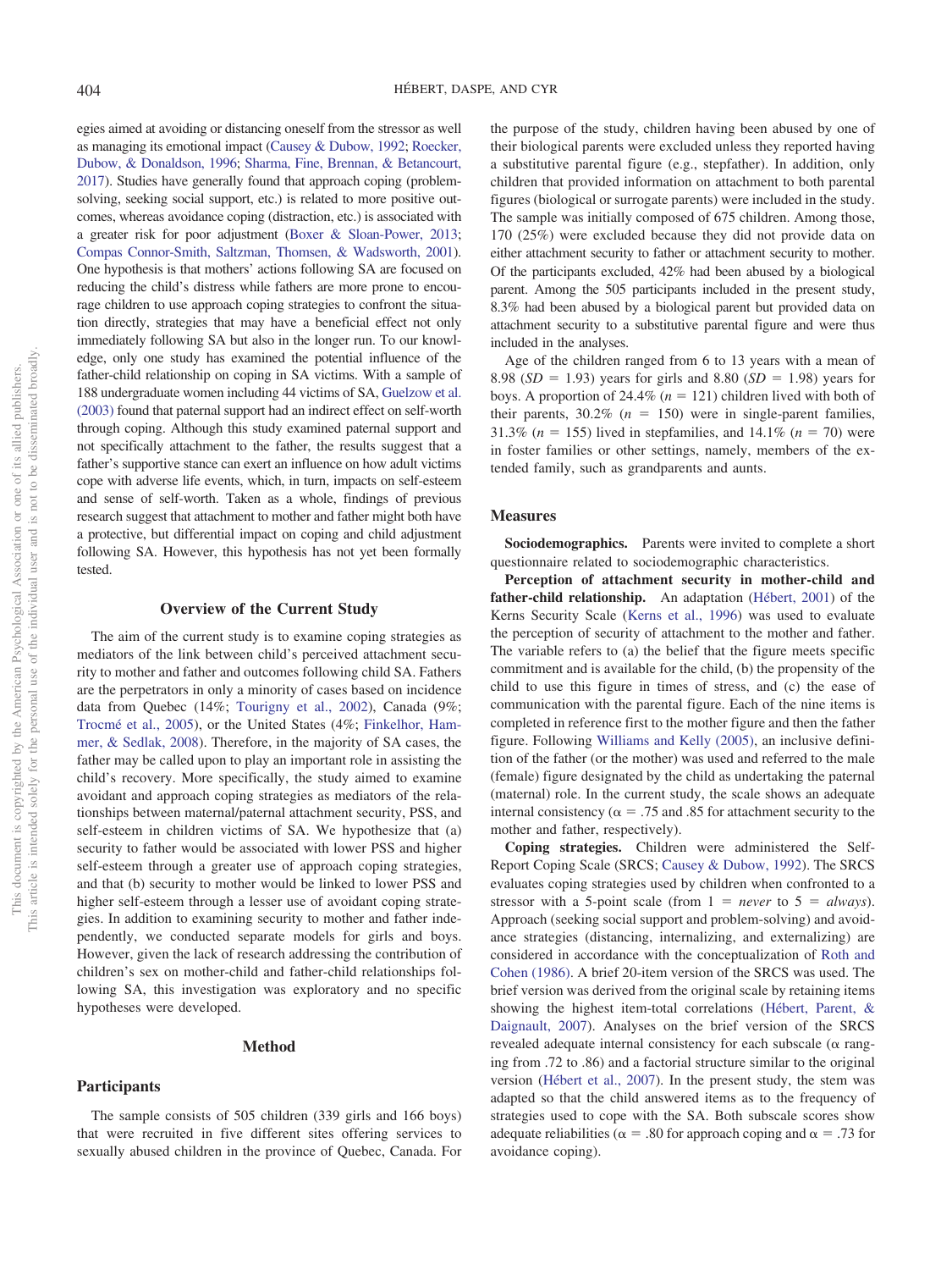**PSS.** PSS were measured using a scale derived from the CITES-II [\(Wolfe, 2002\)](#page-8-0). The CITES-II is a revision of the CITES-R [\(Wolfe, Wolfe, Gentile, & LaRose, 1987\)](#page-8-13). The scale was designed to cover all symptoms identified in the *Diagnostic and Statistical Manual of Mental Disorders* (4th ed.; [American Psy](#page-6-5)[chiatric Association, 1994\)](#page-6-5) and covers typical reexperiencing symptoms (e.g., nightmares), avoidant behaviors (e.g., social withdrawal), and hyperarousal problems (e.g., difficulty sleeping). It consists of 46 items rated on a scale of 0 (*not true*) to 2 (*very true*) and higher scores correspond to greater PSS. Reliability and validity of the CITES-R are well established [\(Chaffin & Schultz,](#page-6-6) [2001;](#page-6-6) [Wolfe, 1996\)](#page-8-14) and the reliability of the CITES-II is satisfactory [\(Wolfe, 2007\)](#page-8-1). The global score of the French version of the scale was found to be reliable in the current study ( $\alpha = .93$ ).

**Self-esteem.** Self-esteem was assessed using the Global Self-Esteem subscale (6 items) of the Self-Perception Profile for Children [\(Harter, 1985\)](#page-7-1). The child is asked first to evaluate which of two descriptions is most like him and then rates whether the description is *sort of true for me* or *really true for me*. Items are scored on a scale ranging from 1 to 4, with the highest scores corresponding to higher perceived competence. In the current study, internal consistency was found to be acceptable ( $\alpha = .71$ ).

#### **Procedure**

The assessment was conducted at the intervention settings by research assistants who were graduate students in sexology and psychology and were trained in the administration and scoring of the instruments. Participants were informed that the purpose of the study was to document children's profiles, that participation in the study was voluntary, and that they could discontinue participation at any time. Both parent and child informed written consent were obtained, the human research review committee of the Centre hospitalier universitaire Sainte-Justine and the internal review board of the Université du Québec à Montréal approved the study.

# **Analytic Procedures**

Descriptive and bivariate analyses were conducted using SPSS version 20. Sex differences on the study variables were examined through independent samples *t* test and correlations were conducted to explore the bivariate associations between attachment security in mother-child and father-child relationships, coping strategies, PSS, and self-esteem. To examine our mediation hypotheses, path analyses were conducted using Mplus Version 7.0 [\(Muthén & Muthén, 1998 –2015\)](#page-7-28). Models were estimated separately for boys and girls. Missing data were handled using the full information maximum likelihood, which estimates model parameters using all available raw data [\(Arbuckle, 1996\)](#page-6-7). Various fit indices were used to ensure that the hypothesized models well represent the data. First, a nonsignificant *p* value for the chi-square statistic or a ratio of chi-square to degrees of freedom lower than 3 suggest no difference between the specified model and the observed variances and covariances [\(Byrne, 2012\)](#page-6-8). Second, a comparative fit index (CFI; [Bentler, 1990\)](#page-6-9) of .90 indicates good fit [\(Bentler, 1992\)](#page-6-10) and values above 0.95 indicate ideal fit [\(Hu &](#page-7-29) [Bentler, 1999\)](#page-7-29). Finally, a root-mean-square error of approximation (RMSEA; [Browne & Cudeck, 1993\)](#page-6-11) below .08, with a 90% confidence interval (CI) with an upper bound below .08 indicates

adequate model fit. Because some variables were skewed, the robust maximum likelihood estimation was used to provide parameters that are adjusted for non-normality [\(Yuan & Bentler,](#page-8-15) [2000\)](#page-8-15). Significance of indirect effects was examined using 95% bootstrap CIs [\(MacKinnon & Fairchild, 2009\)](#page-7-30). This bias-corrected method is based on a distribution for the product of coefficients and generates confidence limits for the true value of coefficients for indirect effects. When zero is not in the CI, the indirect effect is considered significant. We also reported the proportion of the total effects of attachment security to father and mother that is mediated through coping strategies (indirect effect/total effect).

#### **Results**

Results will be presented in the following two subsections. First, descriptive data will present mean and standard deviations for study variables, followed by bivariate analyses. Finally, results of path analyses for boys and girls will be summarized.

# **Descriptive Data and Bivariate Analyses**

Children reported very severe abuse (attempted penetration or penetration) in 63.4% of the cases, and the vast majority of cases (94.4%) involved men as perpetrators. A quarter of the sample (25.8%) reported a single episode, 37.9% reported a few episodes lasting less than 6 months, while 36.3% reported chronic abuse (i.e., lasting more that 6 months). Close to half (46.3%) of the cases involved abuse perpetrated by a member of the immediate family, while 24.8% of cases involved a member of the extended family, and 27.5% involved a known assailant. Only 1.4% of the cases were perpetrated by a stranger.

Means and standard deviations for the study variables are presented in [Table 1.](#page-4-0) Data shows that, on average, children report a positive attachment security in relationship to father and mother. However, results suggest a higher security in relationship to mother than in relationship to father both for girls,  $t(338) = 4.49$ ,  $p < .001$ , and boys,  $t(165) = 2.22$ ,  $p = .028$ . Regarding sex differences on the study variables, results indicate marginally significant differences regarding security to father,  $t(503) = -1.95$ ,  $p = .052$ , suggesting that boys report a slightly higher security in relationship to father than girls. A significant difference is also observed for PSS, indicating that girls report more PSS following SA in comparison with boys  $t(483)$  = 5.04,  $p < .001$ .

Correlation coefficients between study variables are presented in [Table 1.](#page-4-0) For both boys and girls, results show positive associations between security in relationship to father and security in relationship to mother as well as between avoidant and approach coping strategies. Results also indicate a negative association between PSS and selfesteem. Although both avoidant and approach coping are linked to higher PSS, only avoidant coping is significantly associated with a lower self-esteem.

Specifically in girls, security to mother and father are negatively associated with avoidant coping and related to more positive outcomes (less PSS and higher self-esteem). In addition, security to mother is positively associated with approach coping. In boys, security to father is marginally positively correlated with approach coping while security to mother is marginally negatively associated with avoidant coping and positively associated with self-esteem. Security to mother is marginally associated with less PSS.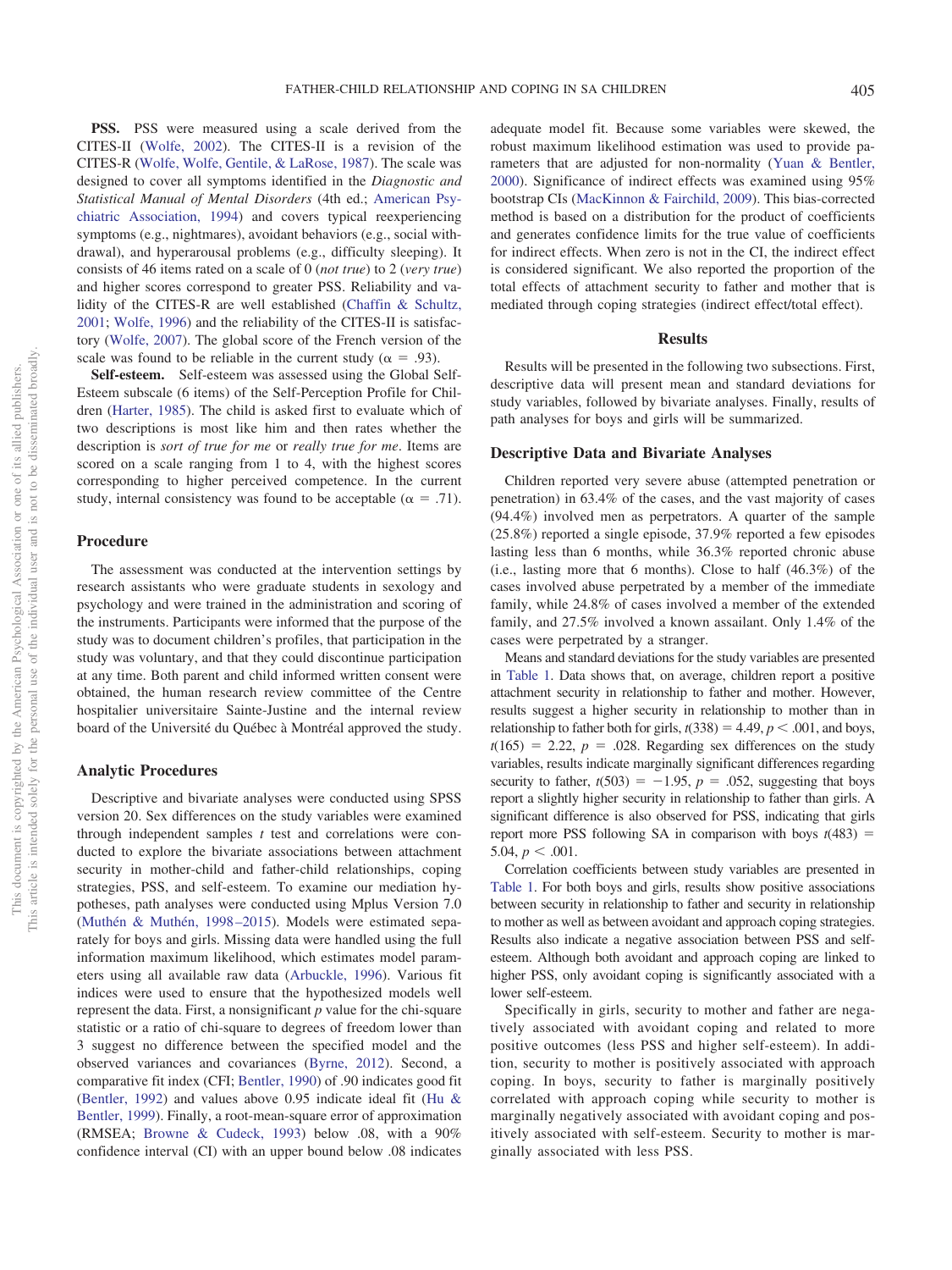<span id="page-4-0"></span>

| Correlation Coefficients, Means, and Standard Deviations for Security to Father and Mother, Avoidance and Approach Coping, |  |
|----------------------------------------------------------------------------------------------------------------------------|--|
| Posttraumatic Stress Symptoms, and Self-Esteem by Sex                                                                      |  |

| Variables                      |                 |                  |           |          |           | 6         | Girls $(n = 339)$<br>M(SD) | Boys $(n = 166)$<br>M(SD) | Cohen's $d$ |
|--------------------------------|-----------------|------------------|-----------|----------|-----------|-----------|----------------------------|---------------------------|-------------|
| 1. Security to father $(9-36)$ |                 | $.37***$         | $-.24***$ | .01      | $-.25***$ | $.37***$  | 28.31 (6.49)               | 29.51 (6.50)              | .18         |
| 2. Security to mother $(9-36)$ | $.40***$        |                  | $-.22***$ | $.16*$   | $-.02***$ | $.38***$  | 29.92(5.13)                | 30.61 (4.88)              | .14         |
| 3. Avoidance coping $(4-20)$   | $-.10$          | $-.15^{\circ}$   |           | $.40***$ | $.56***$  | $-.33***$ | 10.19(3.14)                | 9.86(3.13)                | .10         |
| 4. Approach coping (4–20)      | $.15^{\dagger}$ | .07              | $.45***$  |          | $.31***$  | .10       | 12.98 (3.92)               | 13.04 (4.04)              | .02         |
| 5. PSS $(0-92)$                | .01             | $-.15^{\dagger}$ | $.51***$  | $.40***$ |           | $-.34***$ | 47.28 (17.93)              | 38.27 (19.76)             | .48         |
| $6.$ Self-esteem $(6-24)$      | $31***$         | $35***$          | $-.30***$ | .02      | $-.29***$ |           | 18.45 (4.09)               | 18.98 (3.98)              | .13         |

*Note*. Coefficients for girls ( $n = 339$ ) are presented above the diagonal and coefficients for boys ( $n = 166$ ) are presented below the diagonal. PSS = posttraumatic stress symptoms.

† *p* .07. - *p* .05. -- *p* .01. --- *p* .001.

#### **Path Analyses**

Results of path analyses for girls and boys are displayed in [Figures 1](#page-4-1) and [2,](#page-5-0) respectively. Both models show satisfactory fit indices  $(\chi^2(1) = 0.98, p = .32, \chi^2/df = 0.98, CFI = 1.00,$ RMSEA = .00 with 90% CI [.00, .14] for girls, and  $\chi^2(2) = 0.30$ ,  $p = .86$ ,  $\chi^2/df = 0.15$ , CFI = 1.00, RMSEA = .00 with 90% CI [.00, .08] for boys). We first hypothesized that security to father would be associated with lower PSS and higher self-esteem through a greater use of approach coping strategies. This hypothesis was partially confirmed. In girls, results suggest that security to father is not associated with approach coping. In boys, a significant indirect effect suggests that security to father is associated to PSS through the use of approach coping strategies ( $b = .11, 95\%$  bootstrap CI [.02, .28]), although not in the expected direction. The proportion of the effect of security to father passing through approach coping is 33%. No indirect effect of security to father on self-esteem is observed in boys.

We next hypothesized that security to mother would be linked to lower PSS and higher self-esteem through a lesser use of avoidant coping strategies. This hypothesis was confirmed in both girls and boys. In girls, the proportion of the effect of security to mother on PSS ( $b = -.26, 95\%$  bootstrap CI  $[-.46, -.09]$ ) and self-esteem  $(b = .04, 95\%$  bootstrap CI [.01, .08]) through a lesser use of avoidant coping strategies is, respectively, 54% and 17%. In boys, the indirect effect of security to mother on PSS ( $b = -.25, 95\%$ bootstrap CI  $[-.56, -.03]$  and self-esteem ( $b = .04, 95\%$  bootstrap CI [.01, .09]) through a lesser use of avoidant coping strategies is, respectively, 31% and 16%.

Approach and avoidant coping also mediated several other associations between attachment security and the studied outcomes that were not initially hypothesized. In girls, security to father is associated with lower PSS ( $b = -.21, 95\%$  bootstrap CI  $[-.35, -.06]$ ) and higher self-esteem ( $b = .03, 95\%$  bootstrap CI [.01, .06]) through a lesser use of avoidant coping strategies. The proportion of this effect on PSS and self-esteem going through avoidant coping is, respectively, 37% and 18%. In addition, security to mother is associated with higher PSS ( $b = .07, 95\%$ bootstrap CI [.01, .18]) and higher self-esteem  $(b = .02, 95\%)$ bootstrap CI [.01, .05]) through approach coping strategies. The proportion of security to mother on PSS and self-esteem via



<span id="page-4-1"></span>*Figure 1.* Associations between security to mother and father, avoidant and approach coping, posttraumatic stress symptoms, and self-esteem in girls  $(n = 339)$ . Standardized regression coefficients. Coefficients in parentheses represent direct associations before the inclusion of the mediators in the model. Only significant associations are illustrated.  $p < .05$ .  $^{**} p < .01$ .  $^{***} p < .001$ .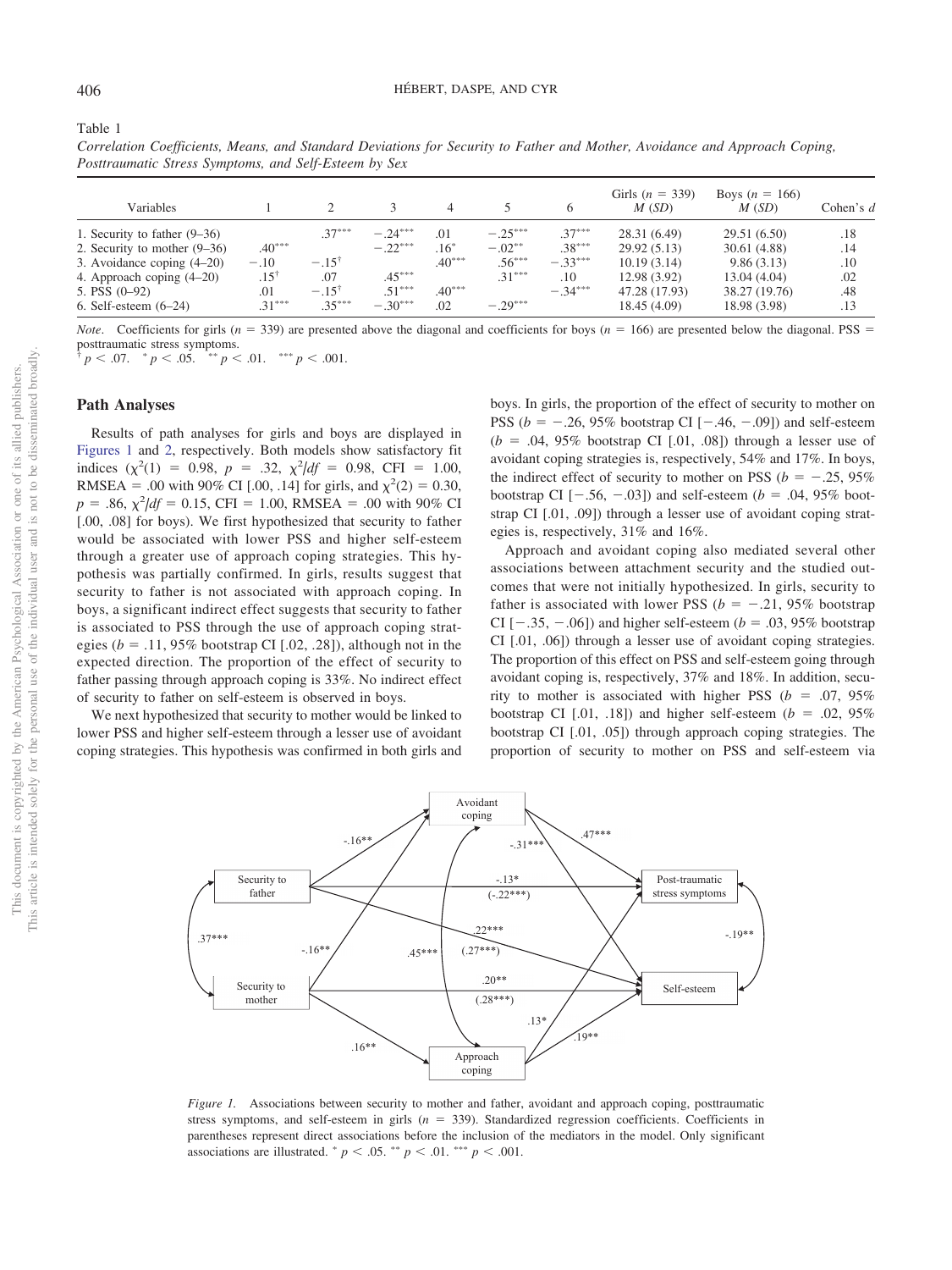

<span id="page-5-0"></span>*Figure 2.* Associations between security to mother and father, avoidant and approach coping, posttraumatic stress symptoms, and self-esteem in boys  $(n = 166)$ . Standardized regression coefficients. Coefficients in parentheses represent direct associations before the inclusion of the mediators in the model. Only significant associations are illustrated.  $p < .05$ .  $^{**} p < .01$ .  $^{***} p < .001$ .

approach coping is, respectively, 15% and 11%. Moreover, direct associations between attachment security to father and mother and the studied outcomes were significant even after the inclusion of coping strategies to the models. In girls, attachment security to father is directly and negatively associated with PSS and directly and positively associated with self-esteem. Attachment security to mother also shows a positive, direct associated with self-esteem. In boys, both security to father and mother are directly and positively associated with self-esteem.

Altogether, security to father and mother as well as avoidant and approach coping contributes to explain 33.9% of the variance in PSS and 28.3% of the variance in self-esteem in girls. In boys, this model explained 32.1% of the variance in PSS as well as 22.2% of the variance in self-esteem.

#### **Discussion**

The aim of the current study was to examine coping strategies as mediators of the link between mother-child and father-child relationship and outcomes following child SA. Symptoms that are commonly associated with the aftermaths of SA were considered, namely, PSS and low self-esteem. Given possible differences in the father-child and mother-child relationship regarding the child's sex [\(Schoppe-Sullivan et al., 2006\)](#page-8-16), a mediation model was conducted separately on girls and boys using path analysis. We hypothesized that security to father would be associated with a greater use of approach coping strategies, which, in turn, would be linked to less PSS and a higher self-esteem. We also hypothesized that security to mother would be associated with less avoidant coping strategies, which, in turn, would be linked to less PSS and a higher self-esteem.

Results of path analyses generally support the hypothesis of a beneficial impact of both security to mother and security to father on children's functioning and suggest a complex pattern of sex differences in parents and children. For both boys and girls, whereas security to the same-sex parent is associated with self-

esteem, security to the opposite-sex parent is associated with both PSS and self-esteem. Sex differences are also found in the associations between attachment security and coping strategies. In girls, less avoidant coping is associated with both security to father and mother whereas, in boys, avoidant coping is only associated with security to mother. Interestingly, these findings underline the importance of opposite-sex parent-child relationships. Previous studies have reported a positive association between the quality of the mother-son relationship and child adjustment [\(Moilanen et al.,](#page-7-31) [2010\)](#page-7-31). In girls, it can be argued that, given that the great majority of SAs were perpetrated by men, it might be especially beneficial for them to feel secure in a relationship with someone who has the same sex as the perpetrator.

Our findings also suggest that, whereas approach coping is uniquely associated with security to mother in girls, in boys, approach coping is uniquely associated with security to father. These findings indicate that same-sex parent-child relationships also have positive impacts on children's adjustment following SA. Some authors (e.g., [Feldman, 2003;](#page-7-32) [Schoppe-Sullivan, 2006\)](#page-8-16) suggest that same-sex parent– child dyads are a better match based on biological characteristics and their sharing of the same innate emotion regulation strategies. These similarities in functioning might promote the acquisition of approach coping from the samesex parent and make children more prone to reach out to the same-sex parent for important issues. These observations support, on the one hand, the idea that mothers and fathers play different roles in the child's development [\(Dumont & Paquette, 2008;](#page-7-21) [Lamb](#page-7-19) [& Lewis, 2004;](#page-7-19) [Paquette, 2004\)](#page-7-12) and that, on the other hand, the related outcomes also depend on the child's sex.

Results indicate that associations between coping strategies and study outcomes are more similar for boys and girls. Avoidant coping is associated both with more PSS and with a lower selfesteem in boys and girls. Similarly, approach coping is related to more PSS in both girls and boys and associated with higher self-esteem in girls. The unexpected positive association between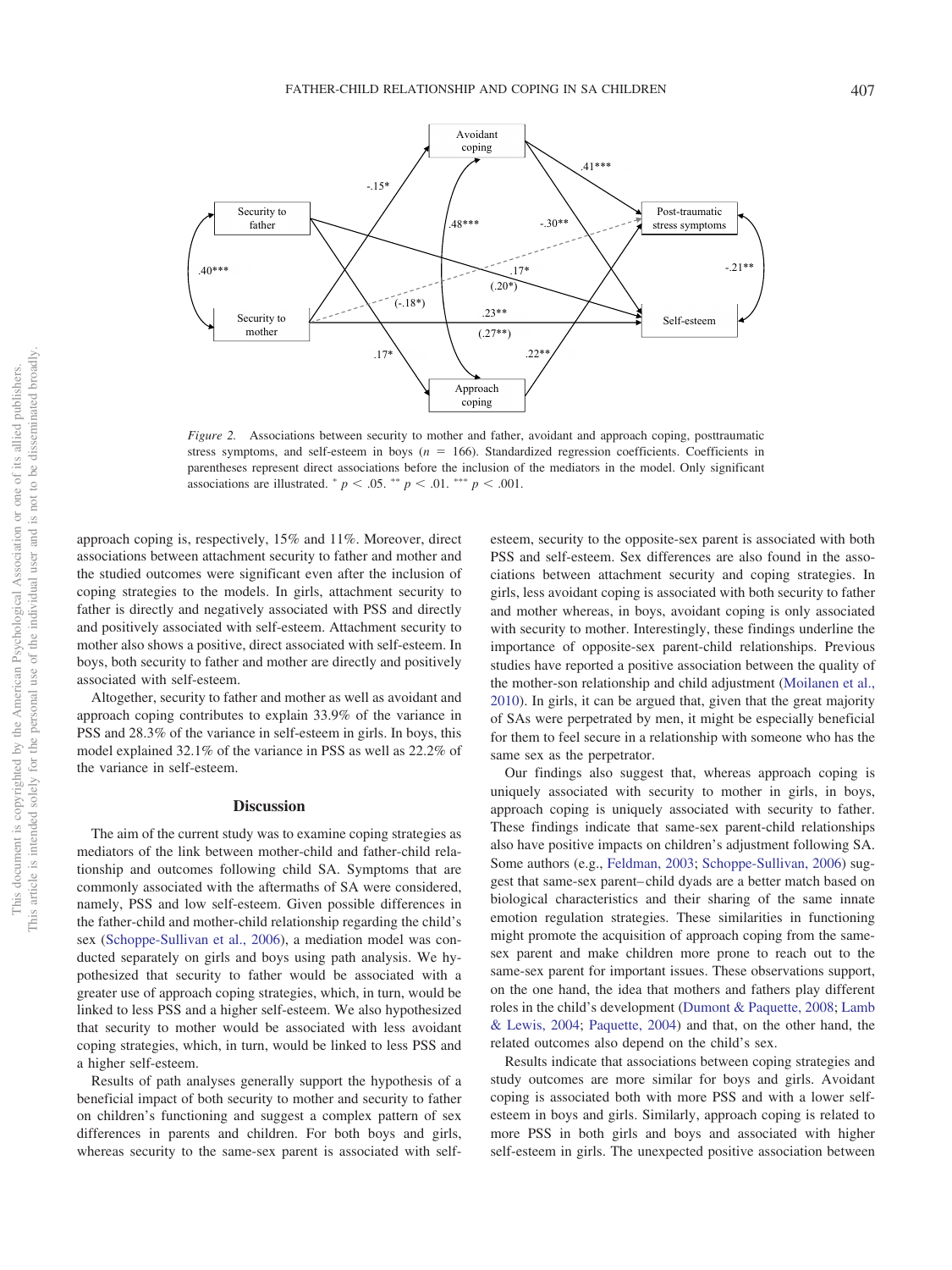approach coping and PSS is nevertheless in line with previous research. In a meta-analysis, [Littleton, Horsley, John, and Nelson](#page-7-33) [\(2007\)](#page-7-33) found a small but statistically significant positive association between approach coping and PSS. Similarly, [Tiet et al.](#page-8-17) [\(2006\)](#page-8-17) examined the longitudinal impact of coping strategies on functioning outcomes among posttraumatic stress disorder adult patients and found that approach coping was positively associated with better family and social functioning. Consistent with their hypothesis, they also observed that greater PSS were associated with more approach strategies because of the need to display more coping responses. The current results might reflect the fact that, in the short term, securely attached children who experience more PSS concurrently exhibit more approach coping in an attempt to deal with distress. Given that all families were seeking services, PSS may be "reactivated" and children may reexperience symptoms because they are engaging in the first step of processing the trauma. In the long run, approach coping might contribute to a reduction in PSS that cannot be observed using the current crosssectional design. Future studies are needed to investigate this hypothesis.

The present study presents a number of strengths. First, the study relied on a large sample of sexually abused children, which contributes to the scarce literature on the possible mediators of outcomes in child victims of SA. Second, the study examined sex differences in the role of mother and father on coping strategies and SA outcomes by conducting a mediation model separately by sex. Another strength is the evaluation of coping strategies specific to SA, by opposition to a global evaluation of coping toward everyday, normative situations that might not accurately represent how the child specifically deals with this traumatic experience.

Our study has some limitations. All measures were completed by the child, thus shared-method variance might have led to an overestimation of the strength of the relationships examined. Our sample was restricted to families presenting for services, which limits the generalizability of our findings. Given the cross-sectional design of our data the temporal sequence of our mediational model cannot be ascertained. Future studies will benefit from relying on a longitudinal approach to explore whether perceived security to the mother and father figures is revealed to be a potent predictor of long-term outcomes in child victims of SA and to better delineate the interplay between attachment to maternal and paternal figures, coping, and PSS. The lack of pretrauma data regarding attachment security as well as PSS and self-esteem is another important limitation of the study, as our data does not enable us to conclude as to how these variables are impacted by SA. It is also possible that parental reaction to the trauma (for instance, believing the child, offering adequate support, etc.) impacts attachment security posttrauma and that changes in attachment security from pre- to posttrauma influence coping strategies. Future studies could also benefit from a refinement in the assessment of coping strategies by considering additional dimensions. For instance, subdividing approach and avoidance strategies into problem- or emotion-centered [\(Littleton et al., 2007\)](#page-7-33) and including indicators of coping flexibility may offer a more detailed assessment of coping in children confronted with SA. Furthermore, the model should be tested with other outcomes including childoriented symptoms, such as regressive behaviors, and developmentally salient consequences associated with SA. Despite these limitations, the present study offers some important findings attesting to the distinctive role of paternal figures in the recovery of young children experiencing SA.

In sum, children's outcomes following SA— by a perpetrator other than the father—were associated with attachment security to mother and father, through the use of adaptive coping strategies. Our results offer interesting cues for the design of interventions. Indeed, the data suggest that fathers may be called upon in service delivery to sexually abused children. While the majority of therapeutic interventions, including treatments identified as evidencebased interventions, favor mothers' involvement, only rarely are both parents actively involved. Yet involving both parents could enhance coping strategies and foster optimal recovery, given that mothers and fathers seem to play different, yet complementary, roles in promoting children's adjustment following SA. Moreover, the current findings suggest that security in relationship to the same-sex parent is uniquely associated with a greater use of approach strategy. This suggests that fathers' involvement might be particularly important in fostering their sons' ability to seek support and engage in problem-solving strategies to deal with the aftermath of SA.

# **References**

- <span id="page-6-3"></span>Amato, P. R., & Rivera, F. (1999). Paternal involvement and children's behavior problems. *Journal of Marriage and the Family, 61,* 375–384. <http://dx.doi.org/10.2307/353755>
- <span id="page-6-5"></span>American Psychiatric Association. (1994). *Diagnostic and statistical manual of mental disorders* (4th ed.). Washington, DC: Author.
- <span id="page-6-7"></span>Arbuckle, J. L. (1996). Full information estimation in the presence of incomplete data. In G. A. Marcoulides & R. E. Schumacker (Eds.), *Advanced structural equation modeling* (pp. 243–277). Mahwah, NJ: Erlbaum.
- <span id="page-6-9"></span>Bentler, P. M. (1990). Comparative fit indexes in structural models. *Psychological Bulletin, 107,* 238 –246. [http://dx.doi.org/10.1037/0033-2909](http://dx.doi.org/10.1037/0033-2909.107.2.238) [.107.2.238](http://dx.doi.org/10.1037/0033-2909.107.2.238)
- <span id="page-6-10"></span>Bentler, P. M. (1992). On the fit of models to covariances and methodology to the Bulletin. *Psychological Bulletin, 112, 400-404. [http://dx.doi.org/](http://dx.doi.org/10.1037/0033-2909.112.3.400)* [10.1037/0033-2909.112.3.400](http://dx.doi.org/10.1037/0033-2909.112.3.400)
- <span id="page-6-2"></span>Bolen, R. M., & Gergely, K. B. (2015). A meta-analytic review of the relationship between nonoffending caregiver support and postdisclosure functioning in sexually abused children. *Trauma, Violence, & Abuse, 16,* 258 –279. <http://dx.doi.org/10.1177/1524838014526307>
- <span id="page-6-1"></span>Bolen, R. M., & Lamb, J. L. (2007). Parental support and outcome in sexually abused children: Doubts cast upon its relationship. *Journal of Child Sexual Abuse: Research, Treatment, & Program Innovations for Victims, Survivors, & Offenders, 16,* 33–54. [http://dx.doi.org/10.1300/](http://dx.doi.org/10.1300/J070v16n02_03) [J070v16n02\\_03](http://dx.doi.org/10.1300/J070v16n02_03)
- <span id="page-6-4"></span>Boxer, P., & Sloan-Power, E. (2013). Coping with violence: A comprehensive framework and implications for understanding resilience. *Trauma, Violence, & Abuse, 14,* 209 –221. [http://dx.doi.org/10.1177/152483801](http://dx.doi.org/10.1177/1524838013487806) [3487806](http://dx.doi.org/10.1177/1524838013487806)
- <span id="page-6-11"></span>Browne, M. W., & Cudeck, R. (1993). Alternative ways of assessing model fit. In K. A. Bollen & J. S. Long (Eds.), *Testing structural equation models* (pp. 136 –162). Newbury Park, CA: Sage.
- <span id="page-6-8"></span>Byrne, B. M. (2012). *Structural equation modeling with Mplus: Basic concepts, applications, and programming*. New York, NY: Routledge.
- <span id="page-6-0"></span>Causey, D. L., & Dubow, E. F. (1992). Development of a self-report coping measure for elementary school children. *Journal of Clinical Child Psychology, 21,* 47–59. [http://dx.doi.org/10.1207/s15374424jccp2101\\_8](http://dx.doi.org/10.1207/s15374424jccp2101_8)
- <span id="page-6-6"></span>Chaffin, M., & Shultz, S. K. (2001). Psychometric evaluation of the children's impact of traumatic events scale-revised. *Child Abuse & Neglect, 25,* 401– 411. [http://dx.doi.org/10.1016/S0145-2134\(00\)00257-X](http://dx.doi.org/10.1016/S0145-2134%2800%2900257-X)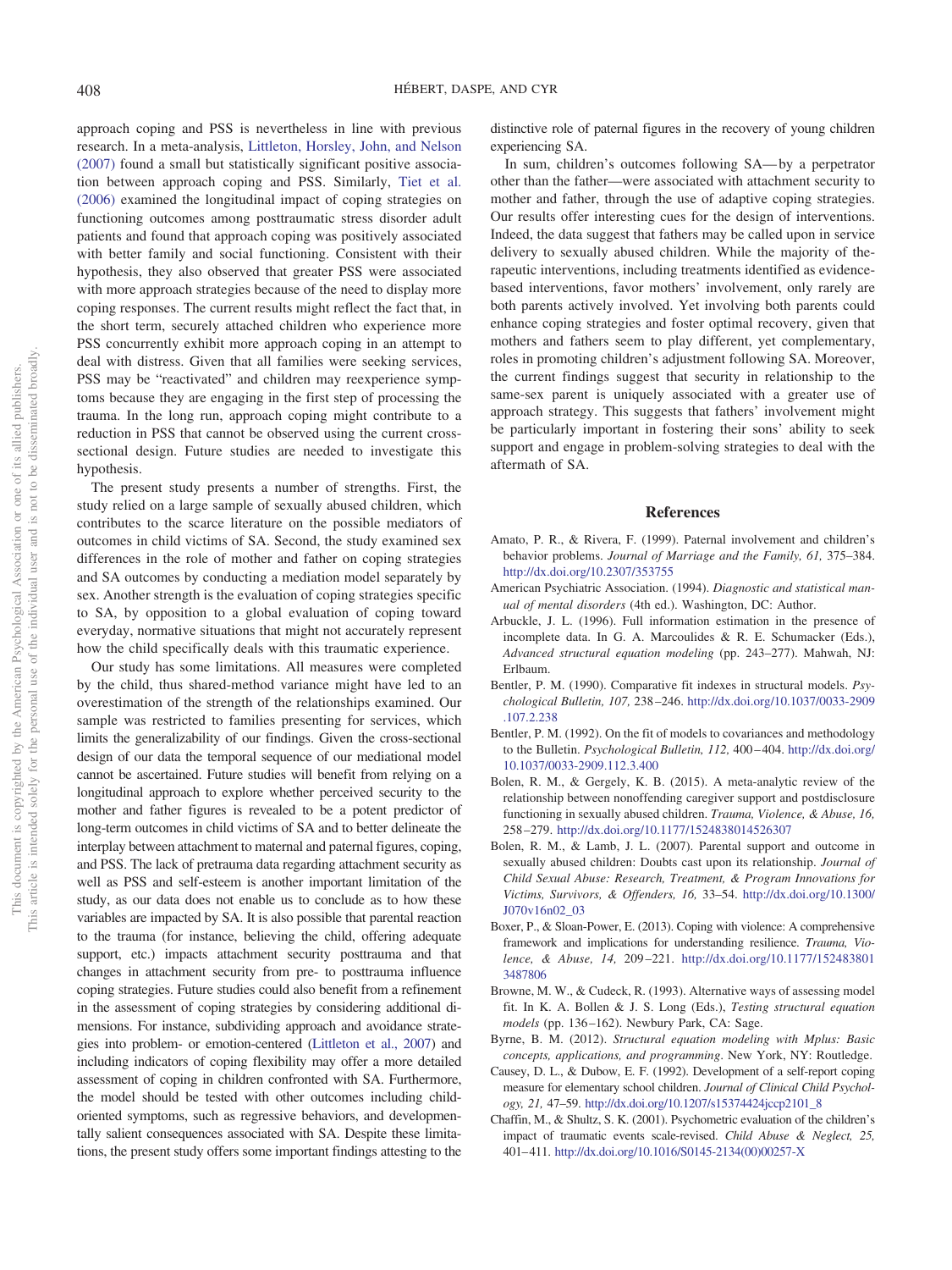- <span id="page-7-24"></span>Compas, B. E., Connor-Smith, J. K., Saltzman, H., Thomsen, A. H., & Wadsworth, M. E. (2001). Coping with stress during childhood and adolescence: Problems, progress, and potential in theory and research. *Psychological Bulletin, 127,* 87–127. [http://dx.doi.org/10.1037/0033-2909.127](http://dx.doi.org/10.1037/0033-2909.127.1.87) [.1.87](http://dx.doi.org/10.1037/0033-2909.127.1.87)
- <span id="page-7-21"></span>Dumont, C., & Paquette, D. (2008). L'attachement père-enfant et l'engagement paternel: Deux concepts centraux pour mieux prédire le développement de l'enfant. *Revue de Psychoéducation, 37,* 27– 46.
- <span id="page-7-5"></span>Elliott, A. N., & Carnes, C. N. (2001). Reactions of nonoffending parents to the sexual abuse of their child: A review of the literature. *Child Maltreatment, 6,* 314 –331. [http://dx.doi.org/10.1177/10775595010060](http://dx.doi.org/10.1177/1077559501006004005) [04005](http://dx.doi.org/10.1177/1077559501006004005)
- <span id="page-7-32"></span>Feldman, R. (2003). Infant–mother and infant–father synchrony: The coregulation of positive arousal. *Infant Mental Health Journal, 24,* 1–23. <http://dx.doi.org/10.1002/imhj.10041>
- <span id="page-7-18"></span>Ferreira, T., Cadima, J., Matias, M., Vieira, J. M., Leal, T., & Matos, P. M. (2016). Preschool children's prosocial behavior: The role of motherchild, father-child and teacher-child relationships. *Journal of Child and Family Studies, 25,* 1829 –1839. [http://dx.doi.org/10.1007/s10826-016-](http://dx.doi.org/10.1007/s10826-016-0369-x) [0369-x](http://dx.doi.org/10.1007/s10826-016-0369-x)
- <span id="page-7-25"></span>Finkelhor, D., Hammer, H., & Sedlak, A. J. (2008). *Sexually assaulted children: National estimates and characteristics* (Juvenile Justice Bulletin— NCJ214383; pp. 1–12). Washington, DC: Government Printing Office.
- <span id="page-7-4"></span>Gauthier-Duchesne, A., Hébert, M., & Daspe, M. È. (2017). Gender as a predictor of posttraumatic stress symptoms and externalizing behavior problems in sexually abused children. *Child Abuse & Neglect, 64,* 79 – 88. <http://dx.doi.org/10.1016/j.chiabu.2016.12.008>
- <span id="page-7-14"></span>Guelzow, J. W., Cornett, P. F., & Dougherty, T. M. (2003). Child sexual abuse victims' perception of paternal support as a significant predictor of coping style and global self-worth. *Journal of Child Sexual Abuse: Research, Treatment, & Program Innovations for Victims, Survivors, & Offenders, 11,* 53–72. [http://dx.doi.org/10.1300/J070v11n04\\_04](http://dx.doi.org/10.1300/J070v11n04_04)
- <span id="page-7-1"></span>Harter, S. (1985). *Manual for the Self-Perception Profile for children*. Denver, CO: University of Denver.
- <span id="page-7-26"></span>Hébert, M. (2001). *Traduction canadienne française du Security Scale de Kerns, Klepac, & Cole (1996)*. Unpublished manuscript, Université du Québec a` Montréal, Montréal, QC, Canada.
- <span id="page-7-9"></span>Hébert, M., Collin-Vézina, D., Daigneault, I., Parent, N., & Tremblay, C. (2006). Factors linked to outcomes in sexually abused girls: A regression tree analysis. *Comprehensive Psychiatry, 47,* 443– 455. [http://dx.doi.org/](http://dx.doi.org/10.1016/j.comppsych.2006.02.008) [10.1016/j.comppsych.2006.02.008](http://dx.doi.org/10.1016/j.comppsych.2006.02.008)
- <span id="page-7-27"></span>Hébert, M., Parent, N., & Daignault, I. V. (2007). The French-Canadian version of the Self-Report Coping Scale: Estimates of reliability, validity and development of a short form. *Measurement and Evaluation in Counseling and Development, 40,* 2–15.
- <span id="page-7-8"></span>Hébert, M., Parent, N., Daignault, I. V., & Tourigny, M. (2006). A typological analysis of behavioral profiles of sexually abused children. *Child Maltreatment, 11,* 203–216. [http://dx.doi.org/10.1177/107755](http://dx.doi.org/10.1177/1077559506287866) [9506287866](http://dx.doi.org/10.1177/1077559506287866)
- <span id="page-7-29"></span>Hu, L., & Bentler, P. M. (1999). Cutoff criteria for fit indexes in covariance structure analysis: Conventional criteria versus new alternatives. *Structural Equation Modeling, 6,* 1–55. [http://dx.doi.org/10.1080/10705519](http://dx.doi.org/10.1080/10705519909540118) [909540118](http://dx.doi.org/10.1080/10705519909540118)
- <span id="page-7-3"></span>Kendall-Tackett, K. A., Williams, L. M., & Finkelhor, D. (1993). Impact of sexual abuse on children: A review and synthesis of recent empirical studies. *Psychological Bulletin, 113,* 164 –180. [http://dx.doi.org/10](http://dx.doi.org/10.1037/0033-2909.113.1.164) [.1037/0033-2909.113.1.164](http://dx.doi.org/10.1037/0033-2909.113.1.164)
- <span id="page-7-0"></span>Kerns, K. A., Klepac, L., & Cole, A. (1996). Peer relationships and preadolescents' perceptions of security in the child-mother relationship. *Developmental Psychology, 32,* 457– 466. [http://dx.doi.org/10.1037/](http://dx.doi.org/10.1037/0012-1649.32.3.457) [0012-1649.32.3.457](http://dx.doi.org/10.1037/0012-1649.32.3.457)
- <span id="page-7-19"></span>Lamb, M. E., & Lewis, C. (2004). The development and significance of

father-child relationships in two-parent families. In M. E. Lamb (Ed.), *The role of the father in child development* (pp. 272–307). Hoboken, NJ: Wiley.

- <span id="page-7-22"></span>Lazarus, R. S., & Folkman, S. (1984). *Stress, appraisal and coping*. New York, NY: Springer.
- <span id="page-7-2"></span>Lewis, T., McElroy, E., Harlaar, N., & Runyan, D. (2016). Does the impact of child sexual abuse differ from maltreated but non-sexually abused children? A prospective examination of the impact of child sexual abuse on internalizing and externalizing behavior problems. *Child Abuse & Neglect, 51,* 31– 40. <http://dx.doi.org/10.1016/j.chiabu.2015.11.016>
- <span id="page-7-33"></span>Littleton, H., Horsley, S., John, S., & Nelson, D. V. (2007). Trauma coping strategies and psychological distress: A meta-analysis. *Journal of Traumatic Stress, 20,* 977–988. <http://dx.doi.org/10.1002/jts.20276>
- <span id="page-7-6"></span>Lovett, B. B. (2004). Child sexual abuse disclosure: Maternal response and other variables impacting the victim. *Child & Adolescent Social Work Journal, 21,* 355–371. [http://dx.doi.org/10.1023/B:CASW.0000035221](http://dx.doi.org/10.1023/B:CASW.0000035221.78729.d6) [.78729.d6](http://dx.doi.org/10.1023/B:CASW.0000035221.78729.d6)
- <span id="page-7-10"></span>Lynch, M., & Cicchetti, D. (1991). Patterns of relatedness in maltreated and nonmaltreated children: Connections among multiple representational models. *Development and Psychopathology, 3,* 207–226. [http://](http://dx.doi.org/10.1017/S0954579400000080) [dx.doi.org/10.1017/S0954579400000080](http://dx.doi.org/10.1017/S0954579400000080)
- <span id="page-7-11"></span>Lynch, M., & Cicchetti, D. (1992). Maltreated children's reports of relatedness to their teachers. *New Directions for Child Development, 1992,* 81–107. <http://dx.doi.org/10.1002/cd.23219925707>
- <span id="page-7-15"></span>Lynskey, M. T., & Fergusson, D. M. (1997). Factors protecting against the development of adjustment difficulties in young adults exposed to childhood sexual abuse. *Child Abuse & Neglect, 21,* 1177–1190. [http://dx.doi](http://dx.doi.org/10.1016/S0145-2134%2897%2900093-8) [.org/10.1016/S0145-2134\(97\)00093-8](http://dx.doi.org/10.1016/S0145-2134%2897%2900093-8)
- <span id="page-7-30"></span>MacKinnon, D. P., & Fairchild, A. J. (2009). Current directions in mediation analysis. *Current Directions in Psychological Science, 18,* 16 –20. <http://dx.doi.org/10.1111/j.1467-8721.2009.01598.x>
- <span id="page-7-13"></span>McDowell, D. J., Parke, R. D., & Wang, S. J. (2003). Differences between mothers' and fathers' advice-giving style and content: Relations with social competence and psychological functioning in middle childhood. *Merrill-Palmer Quarterly, 49,* 55–76. [http://dx.doi.org/10.1353/mpq](http://dx.doi.org/10.1353/mpq.2003.0004) [.2003.0004](http://dx.doi.org/10.1353/mpq.2003.0004)
- <span id="page-7-7"></span>Merrill, L. L., Thomsen, C. J., Sinclair, B. B., Gold, S. R., & Milner, J. S. (2001). Predicting the impact of child sexual abuse on women: The role of abuse severity, parental support, and coping strategies. *Journal of Consulting and Clinical Psychology, 69,* 992–1006. [http://dx.doi.org/10](http://dx.doi.org/10.1037/0022-006X.69.6.992) [.1037/0022-006X.69.6.992](http://dx.doi.org/10.1037/0022-006X.69.6.992)
- <span id="page-7-31"></span>Moilanen, K. L., Shaw, D. S., & Fitzpatrick, A. (2010). Self-regulation in early adolescence: Relations with mother-son relationship quality and maternal regulatory support and antagonism. *Journal of Youth and Adolescence, 39,* 1357–1367. <http://dx.doi.org/10.1007/s10964-009-9485-x>
- <span id="page-7-28"></span>Muthén, L. K., & Muthén, B. O. (1998 –2015). *Mplus user's guide* (7th ed.). Los Angeles, CA: Author.
- <span id="page-7-12"></span>Paquette, D. (2004). Theorizing the father-child relationship: Mechanisms and developmental outcomes. *Human Development, 47,* 193–219. [http://](http://dx.doi.org/10.1159/000078723) [dx.doi.org/10.1159/000078723](http://dx.doi.org/10.1159/000078723)
- <span id="page-7-20"></span>Paquette, D., & Dumont, C. (2013). The father-child activation relationship, sex differences, and attachment disorganization in toddlerhood. *Child Development Research, 2013,* 1–9. [http://dx.doi.org/10.1155/](http://dx.doi.org/10.1155/2013/102860) [2013/102860](http://dx.doi.org/10.1155/2013/102860)
- <span id="page-7-16"></span>Parent-Boursier, C., & Hébert, M. (2010). La perception de la relation père-enfant et l'adaptation des enfants suite au dévoilement d'une agression sexuelle. *Revue canadienne des sciences du comportement, 42,* 168 –176. <http://dx.doi.org/10.1037/a0017691>
- <span id="page-7-17"></span>Parent-Boursier, C., & Hébert, M. (2015). Security in father-child relationship and behaviour problems in sexually abused children. *Journal of Family Violence, 30,* 113–122. <http://dx.doi.org/10.1007/s10896-014-9653-y>
- <span id="page-7-23"></span>Roecker, C. E., Dubow, E. F., & Donaldson, D. (1996). Cross-situational patterns in children's coping with observed interpersonal conflict. *Jour-*